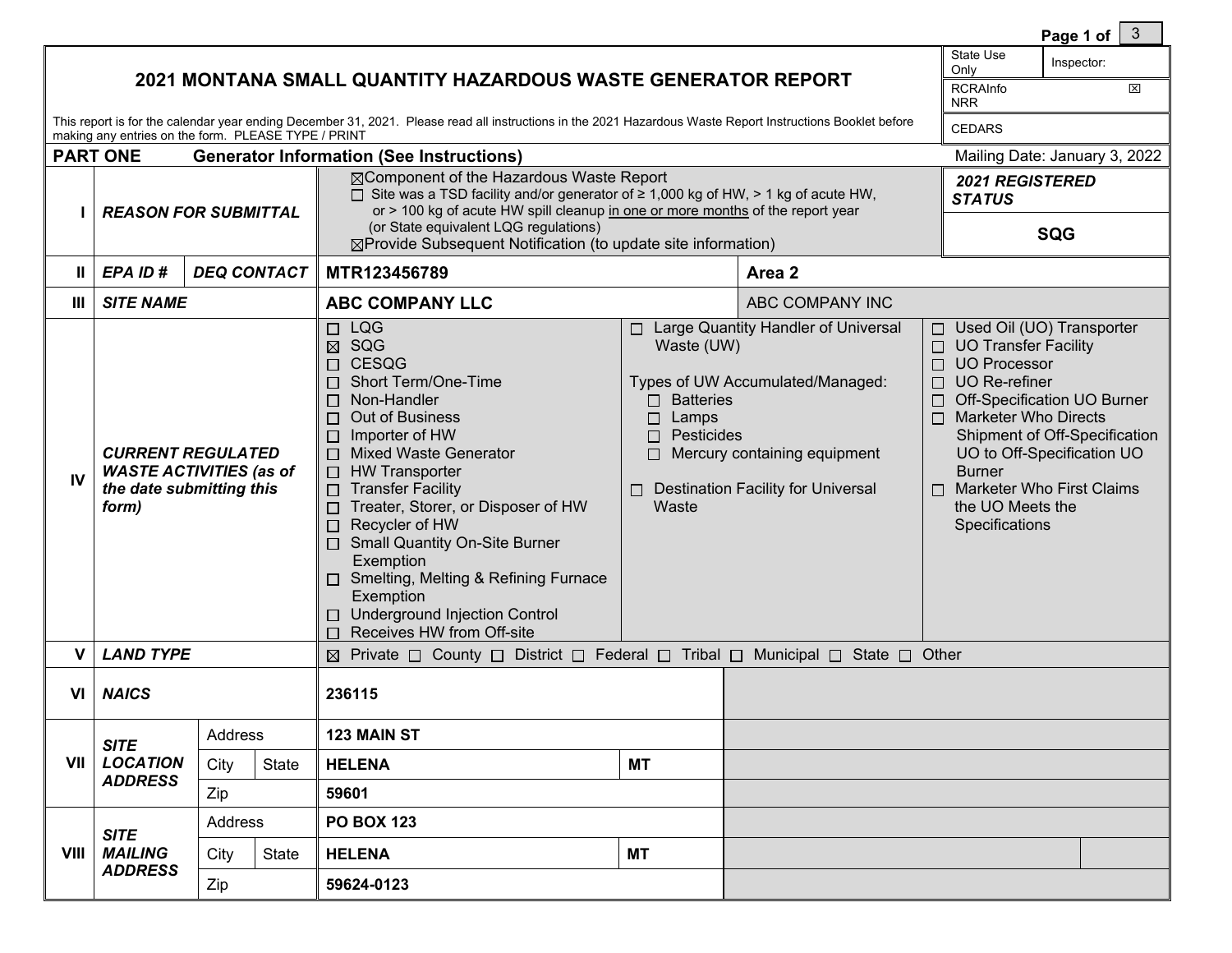| Page 2 of $\vert$ 3 |  |
|---------------------|--|
|---------------------|--|

|                                                                                                                                                                                                                                                                                               | <b>CONTACT PERSON</b><br><b>First</b><br>MI                                                                                                                                                                                                                                                                                                                                                                                                                                   |               | Last             |                                    | <b>ROBERT</b>                                                                                                             |              | S | <b>SOCKS</b>       |                                                                         |                        |                            |                    |            |  |
|-----------------------------------------------------------------------------------------------------------------------------------------------------------------------------------------------------------------------------------------------------------------------------------------------|-------------------------------------------------------------------------------------------------------------------------------------------------------------------------------------------------------------------------------------------------------------------------------------------------------------------------------------------------------------------------------------------------------------------------------------------------------------------------------|---------------|------------------|------------------------------------|---------------------------------------------------------------------------------------------------------------------------|--------------|---|--------------------|-------------------------------------------------------------------------|------------------------|----------------------------|--------------------|------------|--|
|                                                                                                                                                                                                                                                                                               | <b>TITLE</b>                                                                                                                                                                                                                                                                                                                                                                                                                                                                  |               |                  |                                    |                                                                                                                           |              |   |                    |                                                                         |                        | <b>PRESIDENT</b>           |                    |            |  |
| IX                                                                                                                                                                                                                                                                                            | <b>TELEPHONE</b><br><b>EXTENSION</b>                                                                                                                                                                                                                                                                                                                                                                                                                                          |               |                  | 406-442-1234<br>12                 |                                                                                                                           |              |   |                    |                                                                         |                        |                            |                    |            |  |
|                                                                                                                                                                                                                                                                                               |                                                                                                                                                                                                                                                                                                                                                                                                                                                                               |               | <b>Address</b>   |                                    | <b>PO BOX 123</b>                                                                                                         |              |   |                    |                                                                         |                        |                            |                    |            |  |
|                                                                                                                                                                                                                                                                                               | <b>MAILING</b><br><b>ADDRESS</b>                                                                                                                                                                                                                                                                                                                                                                                                                                              | City          | State            |                                    | <b>HELENA</b>                                                                                                             |              |   | <b>MT</b>          |                                                                         |                        |                            |                    |            |  |
|                                                                                                                                                                                                                                                                                               |                                                                                                                                                                                                                                                                                                                                                                                                                                                                               | Zip           |                  |                                    | 59623-0123                                                                                                                |              |   |                    |                                                                         |                        |                            |                    |            |  |
|                                                                                                                                                                                                                                                                                               | <b>FAX</b><br><b>NUMBER</b>                                                                                                                                                                                                                                                                                                                                                                                                                                                   |               | <b>EMAIL</b>     |                                    |                                                                                                                           | 406-442-1233 |   | <b>OMPANY.COM</b>  | BOBBYSOCKS@ABCC                                                         |                        |                            |                    |            |  |
|                                                                                                                                                                                                                                                                                               | <b>ALTERNATE CONTACT</b><br><b>First</b><br>MI<br>l Last                                                                                                                                                                                                                                                                                                                                                                                                                      |               |                  | <b>BOONE</b><br><b>DANIEL</b><br>A |                                                                                                                           |              |   | <b>LARRY</b><br>B. |                                                                         | <b>SOCKS</b>           |                            |                    |            |  |
|                                                                                                                                                                                                                                                                                               | <b>TITLE</b>                                                                                                                                                                                                                                                                                                                                                                                                                                                                  |               |                  |                                    | <b>GENERAL MANAGER</b>                                                                                                    |              |   |                    | <b>VICE PRESIDENT</b>                                                   |                        |                            |                    |            |  |
|                                                                                                                                                                                                                                                                                               | <b>TELEPHONE</b><br><b>EXTENSION</b>                                                                                                                                                                                                                                                                                                                                                                                                                                          |               |                  |                                    |                                                                                                                           |              |   |                    | 14<br>406-442-5678                                                      |                        |                            |                    |            |  |
|                                                                                                                                                                                                                                                                                               | <b>EMAIL</b>                                                                                                                                                                                                                                                                                                                                                                                                                                                                  |               |                  |                                    |                                                                                                                           |              |   |                    | LARRYBSOCKS@ABCOMPANY.COM                                               |                        |                            |                    |            |  |
|                                                                                                                                                                                                                                                                                               | <b>LEGAL OWNER</b><br>Business or First & Last<br>Name                                                                                                                                                                                                                                                                                                                                                                                                                        |               |                  |                                    |                                                                                                                           |              |   |                    | ABC COMPANY INC - BUILDINGS / ACME<br><b>PROPERTY MANAGEMENT - LAND</b> |                        |                            |                    |            |  |
| X                                                                                                                                                                                                                                                                                             | <b>TYPE</b>                                                                                                                                                                                                                                                                                                                                                                                                                                                                   |               |                  |                                    | $\boxtimes$ Private $\Box$ County $\Box$ District $\Box$ Federal $\Box$ Tribal $\Box$ Municipal $\Box$ State $\Box$ Other |              |   |                    |                                                                         |                        |                            |                    |            |  |
|                                                                                                                                                                                                                                                                                               |                                                                                                                                                                                                                                                                                                                                                                                                                                                                               |               | Address          |                                    |                                                                                                                           |              |   |                    | <b>PO BOX 456</b>                                                       |                        |                            |                    |            |  |
|                                                                                                                                                                                                                                                                                               | <b>MAILING</b><br><b>ADDRESS</b>                                                                                                                                                                                                                                                                                                                                                                                                                                              | City          |                  | State                              |                                                                                                                           |              |   |                    |                                                                         |                        | <b>HELENA</b><br><b>MT</b> |                    |            |  |
|                                                                                                                                                                                                                                                                                               |                                                                                                                                                                                                                                                                                                                                                                                                                                                                               | Zip           |                  |                                    |                                                                                                                           |              |   |                    |                                                                         |                        | 59623-0456                 |                    |            |  |
|                                                                                                                                                                                                                                                                                               | <b>DATE</b><br><b>BECAME</b><br><b>TELEPHONE</b><br><b>OWNER</b>                                                                                                                                                                                                                                                                                                                                                                                                              |               |                  |                                    |                                                                                                                           |              |   |                    |                                                                         | 406-442-1588           |                            | 01/26/2013         |            |  |
|                                                                                                                                                                                                                                                                                               | <b>OPERATOR</b><br><b>Business or First &amp; Last</b><br>Name                                                                                                                                                                                                                                                                                                                                                                                                                |               |                  |                                    |                                                                                                                           |              |   |                    |                                                                         | <b>ABC COMPANY INC</b> |                            |                    |            |  |
| XI                                                                                                                                                                                                                                                                                            | <b>TYPE</b>                                                                                                                                                                                                                                                                                                                                                                                                                                                                   |               |                  |                                    | $\boxtimes$ Private $\Box$ County $\Box$ District $\Box$ Federal $\Box$ Tribal $\Box$ Municipal $\Box$ State $\Box$ Other |              |   |                    |                                                                         |                        |                            |                    |            |  |
|                                                                                                                                                                                                                                                                                               | <b>DATE BECAME OPERATOR</b>                                                                                                                                                                                                                                                                                                                                                                                                                                                   |               |                  |                                    |                                                                                                                           |              |   |                    |                                                                         |                        | 02/04/2013                 |                    |            |  |
| XII                                                                                                                                                                                                                                                                                           | <b>COMMENTS</b>                                                                                                                                                                                                                                                                                                                                                                                                                                                               |               |                  |                                    |                                                                                                                           |              |   |                    |                                                                         |                        |                            |                    |            |  |
| <b>XIII</b>                                                                                                                                                                                                                                                                                   | I certify under penalty of law that this document and all attachments were prepared under my direction or supervision according to a system designed to assure that qualified personnel properly gather and evaluate the<br><b>CERTIFICATION</b><br>information submitted. Based on my inquiry of the person or persons who manage the system, or those persons directly responsible for gathering the information, the information submitted is, to the best of my knowledge |               |                  |                                    |                                                                                                                           |              |   |                    |                                                                         |                        |                            |                    |            |  |
| and belief, true, accurate, and complete. I am aware that there are significant penalties for submitting false information, including the possibility of fine and imprisonment for knowing violations. (40 CFR 270.11).<br>$\blacktriangleright$ (Please Type or Print) $\blacktriangleright$ |                                                                                                                                                                                                                                                                                                                                                                                                                                                                               |               |                  |                                    |                                                                                                                           |              |   |                    |                                                                         |                        |                            |                    |            |  |
| Name                                                                                                                                                                                                                                                                                          | First   MI  <br>Last                                                                                                                                                                                                                                                                                                                                                                                                                                                          | <b>ROBERT</b> |                  |                                    | S                                                                                                                         | <b>SOCKS</b> |   | <b>Signature</b>   |                                                                         | <b>ROBERT S SOCKS</b>  |                            | <b>Date Signed</b> | 02/10/2021 |  |
| <b>Title</b>                                                                                                                                                                                                                                                                                  |                                                                                                                                                                                                                                                                                                                                                                                                                                                                               |               | <b>PRESIDENT</b> |                                    |                                                                                                                           |              |   |                    |                                                                         | (mm/dd/yyyy)           |                            |                    |            |  |

Revised 2021 An electronic reporting form, in Adobe format, is available at the DEQ Hazardous Waste website: <http://deq.mt.gov/Land/HazWaste/hazformsreport>